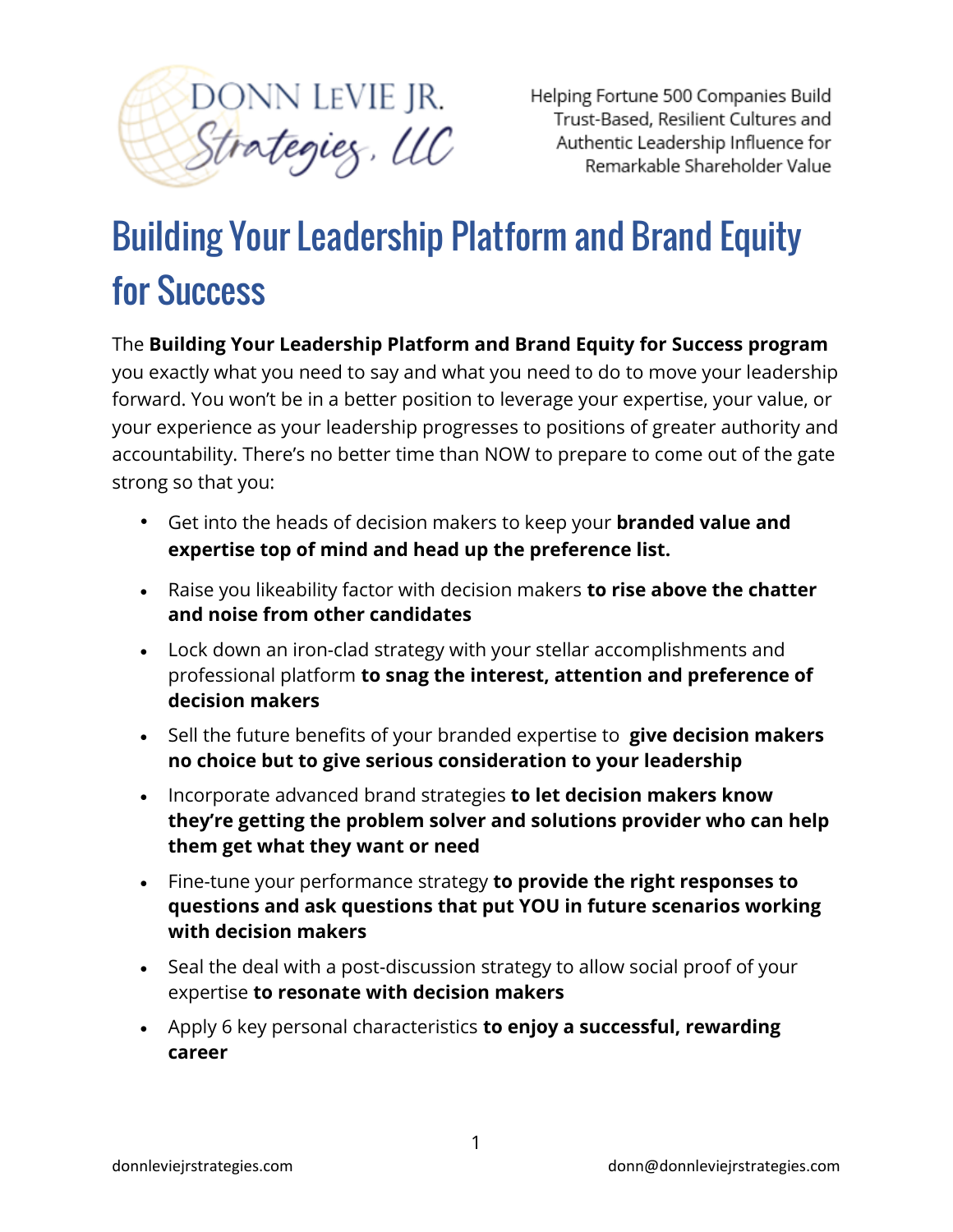

Helping Fortune 500 Companies Build Trust-Based, Resilient Cultures and Authentic Leadership Influence for Remarkable Shareholder Value

In short, you'll get the results and outcomes that will serve you for your entire leadership career.

## Building Your Leadership Platform and Brand Equity for Success Topics

- **Enhancing Your Professional Platform**: So you can solidify your authority and expertise in the marketplace that decision makers and hiring managers need.
- **Building Your Brand/Promoting Your Brand Equity**: Designed to build the value of your branded value and expertise employers are always looking for.
- **Positioning Your Expertise and Value**: Ensuring that decision makers understand how the future value of your expertise as a problem solver will serve their needs with an achievement-focused, benefit-forward résumé.
- **Broadcasting Social Proof of Your Branded Value and Expertise**: Building and promoting your intellectual property so that decision makers are aware of how your proven track record of accomplishment is something they need to help them be successful in a competitive marketplace.
- **Launching a Pre-Engagement Strategy**: Learn the approaches, tools, and techniques to connect with decision makers and hiring managers to create rapport, familiarity, and trust long before any interviews are scheduled.
- **Launching a Direct Engagement Strategy**: Apply "pre-suasion" approaches in direct meetings (in person or via video platforms) with decision makers that have them envisioning you already working together with them.
- **Launching a Post Engagement Strategy**: Discover the fail-safe method Donn created that has helped hundreds of people get on the decision maker's short list—and even get hired!
- **Embracing the Unfair Advantage Paradigm**: Learn what it takes to reduce your competition to irrelevant "also-rans" and get you to the front of the line or top of the list.